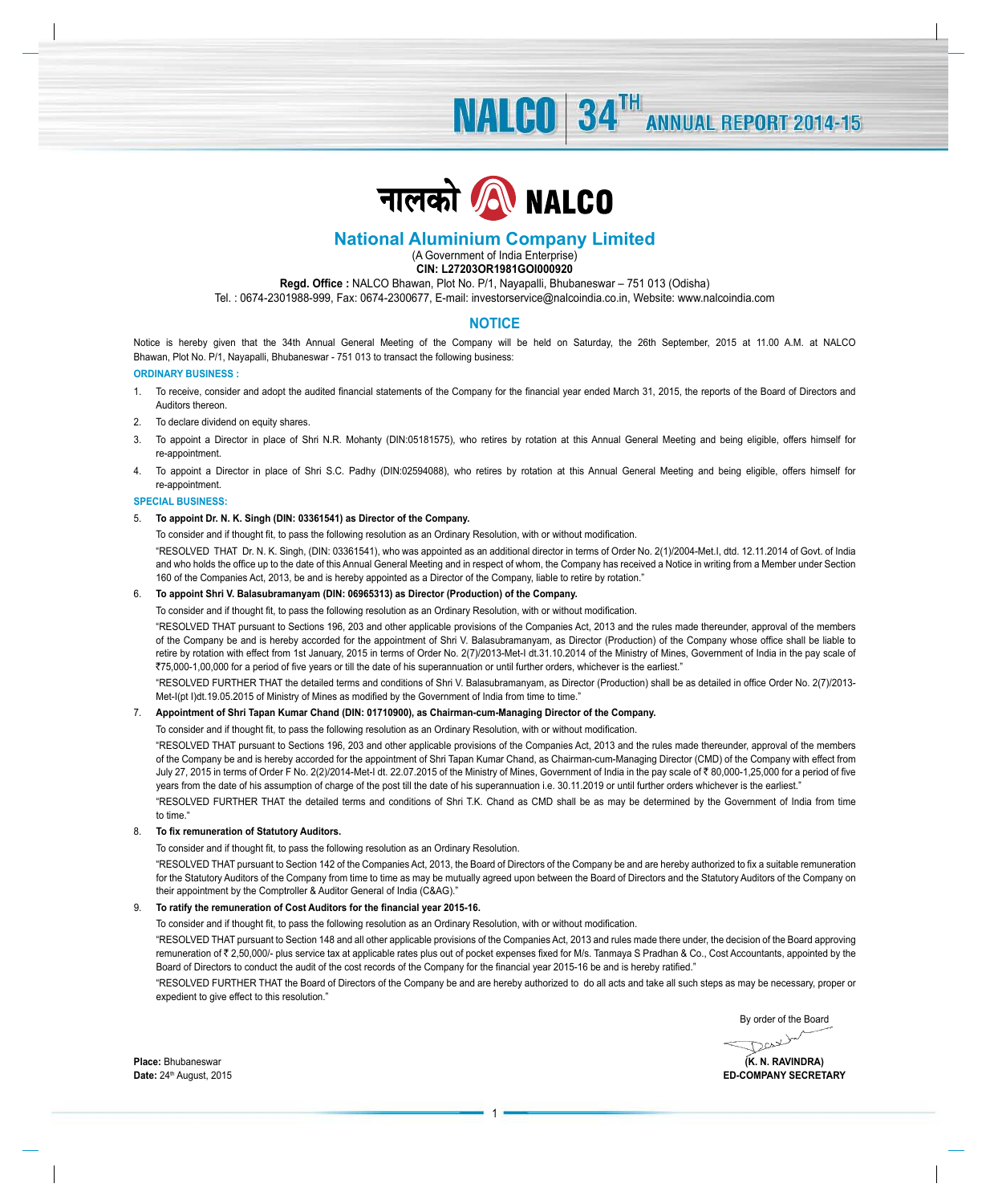## **Notes:**

- (a) The Register of Members and Share Transfer Books of the Company shall remain closed from Tuesday, the 22nd September, 2015 to Saturday, the 26th September, 2015 (both days inclusive) for determining the names of members eligible for dividend on equity shares, if declared at the Meeting.
- (b) The dividend on equity shares, if declared at the Meeting, will be credited / dispatched within 30 days of its declaration to those members whose names appear:
	- as beneficial owners as at the end of the business hours on 21st September, 2015 as per the beneficial owners position to be provided by NSDL and CDSL in respect of the shares held in electronic form; and
	- ii. as members in the Register of Members of the Company, after giving effect to all valid share transfers in physical form lodged with the Company on or before 21st September, 2015.
- (c) **A member entitled to attend and vote at the Annual General Meeting (the "Meeting") is entitled to appoint a proxy to attend and vote on a poll instead of himself and the proxy need not be a member of the Company. The instrument appointing the proxy should, however, be deposited at the Registered Office of the Company not less than forty-eight hours before the commencement of the Meeting.**
- (d) **A person can act as a proxy on behalf of members not exceeding fifty and holding in the aggregate not more than ten percent of the total share capital of the Company carrying voting rights. A member holding more than ten percent of the total share capital of the Company carrying voting rights may appoint a single person as proxy and such person shall not act as a proxy for any other person or shareholder.**
- (e) **A blank proxy form is attached to this notice.**

# **Inspection of Proxies**

**NALCO** 34TH

- (i) Requisitions, if any, for inspection of Proxies should be received in writing from a Member entitled to vote on any Resolution at least three days before the commencement of the Meeting.
- (ii) Proxies will be made available for inspection during the period beginning twenty-four hours before the time fixed for the commencement of the Meeting and ending with the conclusion of the Meeting.
- (f) Corporate members intending to send their authorized representatives to attend the Meeting are requested to send to the Company a certified copy of the Board Resolution authorizing their representative to attend and vote on their behalf at the Meeting.
- (g) A Statement pursuant to Section 102(1) of the Companies Act, 2013, relating to the Special Business to be transacted at the meeting is annexed hereto.
- (h) Details of Directors seeking re-appointment/appointment as new Directors in this Annual General Meeting are attached separately to the Notice.
- (i) The Company has transferred the unpaid/unclaimed dividends up to financial year 2006-07 and interim dividend for the financial year 2007-08, declared from time to time on due dates to the Investor Education and Protection Fund (the IEPF), established by the Central Government. Pursuant to the provisions of Investor Education and Protection Fund (Uploading of information regarding unpaid and unclaimed amounts lying with companies) Rules, 2012, the Company has uploaded the details of unpaid and unclaimed amounts lying with the Company as on September 27, 2014 (date of last Annual General Meeting) on the website of the Company (www.nalcoindia.com), as also on the website of the Ministry of Corporate Affairs.
- (j) Members holding shares in electronic form are requested to intimate immediately any change in their address or bank mandates to their Depository Participants with whom they are maintaining their demat accounts. Members holding shares in physical form are requested to advise any change in their address or bank mandates immediately to the Company.
- (k) As per the provisions of the Companies Act, 2013, facility for making nominations is available to shareholders in respect of the shares held by them. Shareholders who are holding shares in physical mode in sole name, are advised to avail of the nomination facility by submitting the prescribed Form SH-13 for initial registration of nomination and Form SH-14 for cancellation and variation of nomination. The Forms may be downloaded from the Company's website www.nalcoindia.com However, if shares are held in demat mode, nomination has to be registered with the respective Depository Participants (DPs) without referring the matter to the Company
- (I) The Company provides the facility of centralized NECS (Credit Clearing) to the shareholders holding shares both in electronic and physical forms, electronically through RBI which have implemented Core Banking Solutions (CBS). This extends to all over the country. A blank NECS Mandate form is attached for use by the shareholders. This form can also be downloaded from the Company's website www.nalcoindia.com. The mandate given by the shareholder would be used for all future payments unless amended/withdrawn.

 Shareholders holding shares in electronic form may please note that the Company will use 9 digit MICR Code along with Bank particulars, as provided by their respective Depositories, for the purpose of payment of dividend through NECS.

- (m) Members holding shares in electronic form may please note that their bank details as provided by the respective Depositories to the Company will be printed on their dividend warrants as per the applicable regulations of the Depositories. The Company will not entertain any direct request from members for change/deletion of such bank details. However, if there is any change in their Bank particulars and/or change in address after the date of providing beneficial owners position by the Depositories but before the date of dispatch of dividend warrant/demand draft/NECS credit, the Company may consider such requests provided that such requests are received through their respective Depository Participants, duly certified by them. Further, instructions, if any, already given to the Company by them in respect of shares held in physical form will not be automatically applicable to the dividend payable on shares held in electronic form. Members may therefore give fresh instructions regarding particulars of their bank accounts and address in which they wish to receive dividend, to their respective Depository Participants only.
- (n) Shareholders may write to the Company or send e-mail to investorservice@nalcoindia.co.in furnishing the particulars of the dividend not received and quoting the folio number /DPID and Client ID particulars (in case of dematerialised shares). On expiry of the validity period, if the dividend warrant is still shown as unpaid in the records of the Company, the Company will request the concerned shareholder to execute an indemnity bond before issuing a Demand Draft in lieu thereof.
- (o) No dividend warrant will be issued against shares wherein a 'stop transfer indicator' has been instituted either by virtue of a complaint or by law, unless the procedure for releasing the same has been completed.
- (p) Shareholders/Investors are advised to send their queries/complaints to the dedicated e-mail Id i.e. investorservice@nalcoindia.co.in for quick and prompt redressal of their grievances.

 SEBI has introduced a centralized web based system called SEBI Complaints Redress System (SCORES) for online movement of complaints to concerned Companies and for online view of the action taken by the Companies on the complaints. Members may also use this system introduced by SEBI for lodging their complaints/ grievances.

(q) The Securities and Exchange Board of India (SEBI) has mandated the submission of Permanent Account Number (PAN) by every participant in the securities market. Members holding shares in electronic form are therefore requested to submit their PAN details to their respective Depository Participants (DP). Members holding shares in physical form can submit their PAN details to the Company.

Any person desirous of transferring shares in his name in physical mode must enclose copy of PAN along with other share transfer related documents. Any transfer request without PAN copy will be rejected.

- (r) Shareholders who have not registered their e-mail addresses so far are advised to register their e-mail address for receiving communications viz. Notice, Annual Report, Dividend payment intimation etc. Shareholders holding shares in electronic form are requested to update their e-mail address with their respective DPs.
- (s) Relevant documents referred to in the accompanying Notice and the Statement are open for inspection by the members at the Registered Office of the Company on all working days, during business hours up to the date of the Meeting.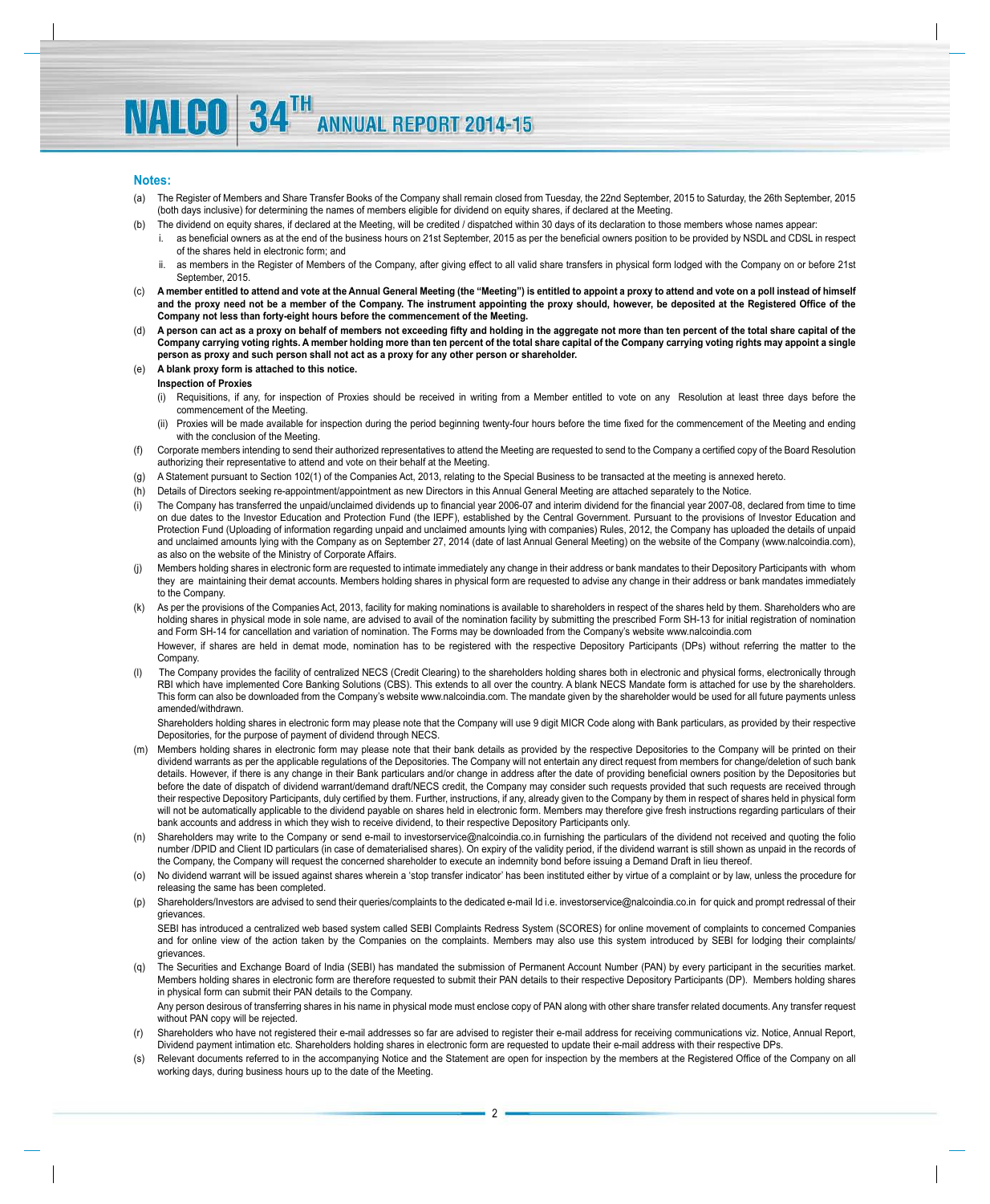- (t) Members are requested to bring their attendance slip along with their copy of Annual Report to the Meeting.
- (u) The business set out in the Notice will be transacted through electronic voting system and the Company is providing facility for voting by electronic means.Instructions and other information relating to e-voting are given below. The Company will also send communication to the members, separately through e-mail, which inter-alia would contain details about User ID and password along with a copy of this Notice.

**NALCO** 34TH

**ANNUAL REPORT 2014-15** 

- (v) The Annual Report is being sent separately by post.
- (w) The route map for the venue of the meeting is given at the end.

#### **Voting through electronic means:**

In compliance with the provisions of section 108 of the Companies Act, 2013 read with Rule 20 of the Companies (Management and Administration) Rules, 2014 as substituted by the Companies (Management and Administration) Amendment Rules, 2015 and the revised Clause 35B of the Listing Agreement, the Company is pleased to offer remote e-voting facility to its Members to exercise their right in respect of the businesses to be transacted at the 34th Annual General Meeting ("AGM") by casting vote using an electronic voting system from a place other than the venue of the AGM ("remote e-voting").

The facility for voting through ballot paper shall also be made available at the meeting and those members who have not cast their vote through remote e-voting shall be able to exercise their right at the meeting.

Provided, the members who have cast their vote by remote e-voting prior to the meeting may attend the meeting but shall not be entitled to cast their vote again. If a member casts vote by both modes, then voting done through remote e-voting shall prevail and the Ballot form shall be treated as invalid. The Company has engaged the services of Central Depository Services (India) Limited (CDSL) as the Authorised Agency to provide remote e-voting facilities. The detailed process, instructions and manner for availing remote e-voting facility is provided herein below:

The E-voting period begins on 23rd September, 2015 at 9 a.m. and ends on 25th September, 2015 at 5.00 p.m. During this period shareholders of the Company, holding shares either in physical form or in dematerialized form, as on the cut-off date of 19th September, 2015, may cast their vote electronically. The e-voting module shall be disabled by CDSL for voting thereafter.

### B. **In case of members receiving Notice through e-mail:**

- 1. If vou are holding shares in Demat form and have logged on to www.evotingindia.com and have cast your vote earlier through E-voting for any Company earlier, then in such case the existing Login Id and Password can be used. If Demat Account holder has forgotten the password then enter the user id and captcha code and click on forgot password and enter the details as prompted by the system.
- 2. The shareholders should log on to the e-voting website www.evotingindia.com.
- 3. Click on "Shareholders" tab to caste your votes.
- 4. a. If you are holding shares in Demat form and had logged on to www.evotingindia.com and voted on an earlier voting of any company, then your existing password can be used.
	- b. If you are a first time user, follow the steps given below and fill up the following details in the appropriate boxes:

|                               | For Members holding shares in Demat Form                                                                                                                                                                                                                                                                                                                                      | For Members holding shares in Physical Form                                                           |  |
|-------------------------------|-------------------------------------------------------------------------------------------------------------------------------------------------------------------------------------------------------------------------------------------------------------------------------------------------------------------------------------------------------------------------------|-------------------------------------------------------------------------------------------------------|--|
| <b>USER ID</b>                | For NSDL:<br>8 character DP ID Followed by 8 digit Client ID<br>For CDSL:<br>16 digits beneficiary ID<br>Enter the captcha code as displayed and click on login.                                                                                                                                                                                                              | Folio number registered with the Company & enter the captcha code as<br>displayed and click on login. |  |
| PAN*                          | Enter your 10 digit alpha-numeric PAN issued by Income Tax Department (in Capital) (Applicable for both Demat shareholders as well as<br>physical shareholders).                                                                                                                                                                                                              |                                                                                                       |  |
| Any one of the following two: |                                                                                                                                                                                                                                                                                                                                                                               |                                                                                                       |  |
| DOB#                          | Enter the Date of Birth as recorded in your Demat account or in the company records for the said Demat account or folio in dd/mm/yyyy format.                                                                                                                                                                                                                                 |                                                                                                       |  |
| Dividend Bank Details         | Enter the Dividend Bank Details as recorded in your demat account or in the company records for the said demat account or folio.<br>Please enter the DOB or Dividend Bank Details in order to login. If the details are not recorded with the Depository or Company please enter the<br>Client Id Number/Folio Number in the Dividend Bank details field, as mentioned above. |                                                                                                       |  |

*\* Members who have not updated their PAN with the Company/Depository Participant are requested to use the first two letter of their name and the last 8 digits of the demat*  account/folio number in the PAN field. In case the folio number is less than 8 digits enter the applicable number of 0's before the number after the first two characters of the name *in CAPITAL letters. Eg. If your name is Ramesh Kumar with folio number 100 then enter RA00000100 in the PAN field.*

*# CDSL users can enter any one of the details viz. dividend bank details or date of birth, in order to login; NSDL users mandatorily have to mention their bank account number*  in order to login. In case bank details are not recorded with the depository, please enter the Client ID Number as at the end of the business hours on 19th September, 2015 in *the Dividend Bank details field.*

- 5. After entering these details appropriately, click on "SUBMIT" tab.
- 6. Members holding shares in physical form will then reach directly to the Company selection screen. Kindly note that this password can also be used by the demat holders for voting for resolutions of any other company on which they are eligible to vote, provided that company opts for e-voting through CDSL platform. It is strongly recommended not to share your password with any other person and take utmost care to keep your password confidential.

 The new password has to be minimum eight characters consisting of at least one upper case [A-Z], one lower case [a-z], one numeric value [0-9] and a special character [@ # \$ % & \*]. It is applicable for demat holders only.

- 7. For members holding shares in physical form, the details can be used only for e-voting on the resolutions contained in this Notice.
- 8. Click on the relevant EVSN of NATIONAL ALUMINIUM COMPANY LIMITED on which you choose to vote.
- 9. On the voting page, you will see Resolution Description and against the same the option "YES/NO" for voting. Select the option YES or NO as desired. The option YES implies that you Assent to the Resolution. The option NO implies that you Dissent to the Resolution.
- 10. Click on the "Resolutions File Link" if you wish to view the entire Resolution.
- 11. After selecting the resolution you have decided to vote on, click on "SUBMIT". A confirmation box will be displayed. If you wish to confirm your vote, click on "OK", else to change your vote, click on "CANCEL" and accordingly modify your vote.
- 12. Once you "CONFIRM" your vote on the resolution, you will not be allowed to modify your vote.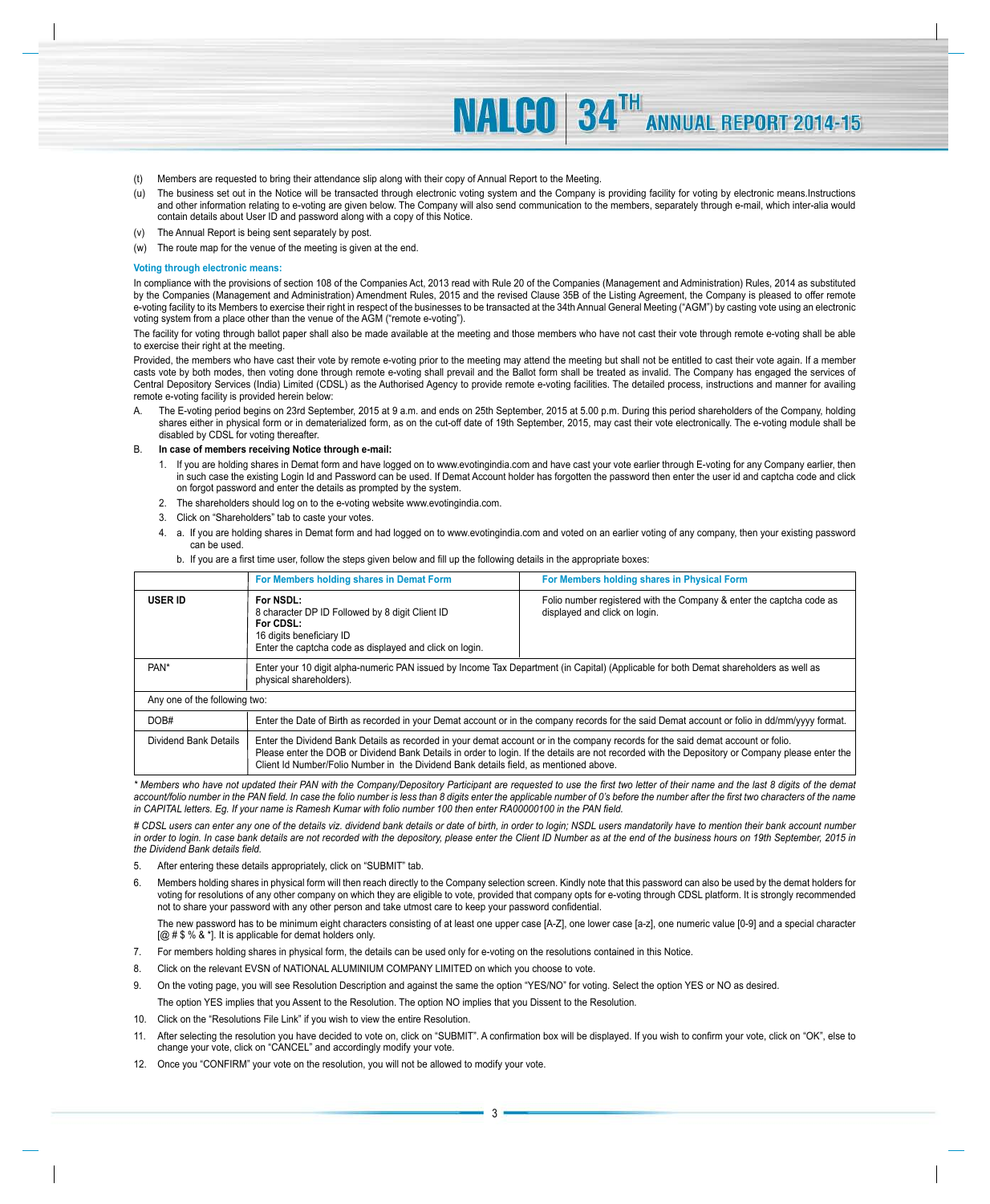13. You can also take out print of the voting done by you by clicking on "Click here to print" option on the Voting page.

**ANNUAL REPORT 2014-15** 

- 14. If Demat account holder has forgotten the same password then enter the User ID and the image verification code and click on Forgot Password & enter the details as prompted by the system.
- C. Please follow all steps from Sr. No. [1.] to Sr. No. [11.] hereinabove to cast vote, in case of members receiving the physical copy of Notice of Annual General Meeting [for members whose e-mail IDs are not registered with the Company / Depository Participant [s] or requesting physical copy].

### D. For Institutional Shareholders

**NALCO** 34TH

- 1. Institutional shareholders (i.e. other than Individuals, HUF, NRI etc.) are required to log on to https://www.evotingindia.com and register themselves as Corporate.
- 2. A scanned copy of the Registration Form bearing the stamp and sign of the entity should be emailed to helpdesk.evoting@cdslindia.com.
- 3. After receiving the login details a compliance user should be created using the admin login and password. The Compliance user would be able to link the account(s) for which they wish to vote on.
- 4. The list of accounts should be mailed to helpdesk.evoting@cdslindia.com and on approval of the accounts they would be able to cast their vote.
- 5. They should upload a scanned copy of the Board Resolution and Power of Attorney (POA) which they have issued in favour of the Custodian, if any, in PDF format in the system for the scrutinizer to verify the same.
- E. Any person, who acquires shares of the Company and becomes member of the Company after dispatch of the Notice of AGM and holding shares as of the cut-off date i.e. 19th September, 2015, are requested to refer the notes and instructions to the E-Voting included in the notice which is uploaded on the website of CDSL and of the Company and can cast their votes accordingly. In case, you are already registered with CDSL for remote e-voting then you can use your existing user ID and password for casting your vote. If you have forgotten your password, you can reset your password by using "Forgot User Details/ Password" option available on https://www.evotingindia.com.
- F. The voting rights of shareholders shall be in proportion to their shares of the paid up equity share capital of the Company. The facility of E-voting would be provided once for every folio/ client id, irrespective of the number of joint holders. For any grievances connected with voting by electronic means, shareholders may contact Shri N K Mohanty, Addl. Company Secretary, E-mail Id : nkmohanty@nalcoindia.co.in.
- G. CS Saroj Kumar Ray, Practicing Company Secretary (FCS: 5098, CP: 3770) and Partner of M/s. Saroj Ray & Associates, Company Secretaries has been appointed as the Scrutinizer to scrutinize the e-voting process in a fair and transparent manner.
- H. The Scrutinizer shall after the conclusion of voting at the AGM, will first count the votes cast at the meeting and thereafter unblock the votes cast through remote e-voting in the presence of at least two witnesses not in the employment of the Company and shall make, not later than three days from the conclusion of the AGM, a consolidated scrutinizer's report of the total votes cast in favour or against, if any, to the Chairman or a person authorized by him in writing, who shall countersign the same and declare the result of the voting forthwith.
- I. The result of the e-voting along with the scrutinizer's report will be placed on Company's website,www.nalcoindia.com and also on the website of CDSL. The result shall also be immediately forwarded to the BSE and NSE.
- J. The scrutinizer's decision on the validity of e-voting will be final.
- K. In case you have any queries or issues regarding e-voting, you may refer the Frequently Asked Questions ("FAQs") and e-voting manual available at www.evotingindia.com under help section or write an email to helpdesk.evoting@cdslindia.com.

## **ANNEXURE TO NOTICE**

# **Statement pursuant to Section 102 (1) of the Companies Act, 2013**

### **Item No. 5 :**

Pursuant to the provisions of Section 161(1) of the Companies Act, 2013 and the Articles of Association of the Company, the Board of Directors of the Company appointed Dr. N K Singh as an Additional Director of the Company with effect from 12th November, 2014. In terms of the provisions of Section 161(1) of the Act, Dr. N K Singh would hold office up to the date of this Annual General Meeting. He has attended all the three Board meetings convened during his tenure in the year 2014-15.

The Company has received a notice in writing from a member along with the deposit of requisite amount under Section 160 of the Act proposing the candidature of Dr. N K Singh for the office of Director of the Company.

Dr. Singh is not disqualified from being appointed as a Director in terms of Section 164 of the Act and has given his consent to act as a Director.

Born on 01.01.1962, Dr. N K. Singh belongs to 1987 batch of Indian Forest Service (IFS) from Gujarat Cadre. He is currently working as Joint Secretary in the Ministry of Mines, Government of India, New Delhi. Dr. Singh is B.Tech in Mining Engineering from Indian School of Mines, Dhanbad. He accomplished his Ph.D on the topic "Estimation of Gross Domestic Product of Forestry sector in the State of Gujarat." He had the opportunity to serve at the level of Director dealing with Environment and Forestry sector in the Planning Commission, Government of India. He has also served at the Director level dealing with Integrated Watershed Development Programme (IWDP) in the Department of Land Resources, Ministry of Rural Development, Government of India. He had a significant stint, serving as Managing Director, Gujarat Agro Industries Corporation Limited for the development of agri-infrastructure and food processing sector in the State.

Dr. Singh is not entitled for any remuneration or sitting fee for attending the Board/Sub-Committee meetings.

Dr. Singh may be deemed to be concerned or interested, financially or otherwise, to the extent of his shareholding, if any in respect of his appointment as a Director. Save and except the above, none of the other Directors / Key Managerial Personnel of the Company / their relatives are, in any way, concerned or interested, financially or otherwise, in the resolution set out at Item No.5 of the Notice.

Dr. Singh does not hold any share in the Company and is not related to any director or Key Managerial Personnel of the Company.

The Board commends the Ordinary Resolution set out at Item No.5 of the Notice for approval by the shareholders.

#### **Item No. 6 :**

Pursuant to the provisions of Section 161(1) of the Companies Act, 2013 and the Articles of Association of the Company, the Board of Directors of the Company had appointed Shri V. Balasubramanyam as an Additional Director of the Company with effect from 1st January, 2015. Shri V Balasubramanyam would hold office up to the date of this Annual General Meeting. He has attended the two Board meetings convened during his tenure in the year 2014-15. He is also one of the Key Managerial Personnel of the Company.

Further, in terms of Section 196 and 203 of the Companies Act, 2013, Shri V Balasubramanyam has been appointed as Director (Production) of the Company w.e.f. 01.01.2015 in terms of Order No. 2(7)/2013-Met-I dt. 31.10.2014 of Ministry of Mines, Government of India in the pay scale of ₹75,000/- ₹1,00,000/- for a period of five years or till the date of his superannuation or until further order, whichever is the earliest.

The detailed terms and conditions of Shri V. Balasubramanyam are as per office Order No. 2(7)/2013-Met-I(pt I) dt. 19.05.2015 which can be verified at the Registered Office of the Company on all working days, during business hours up to the date of the Meeting.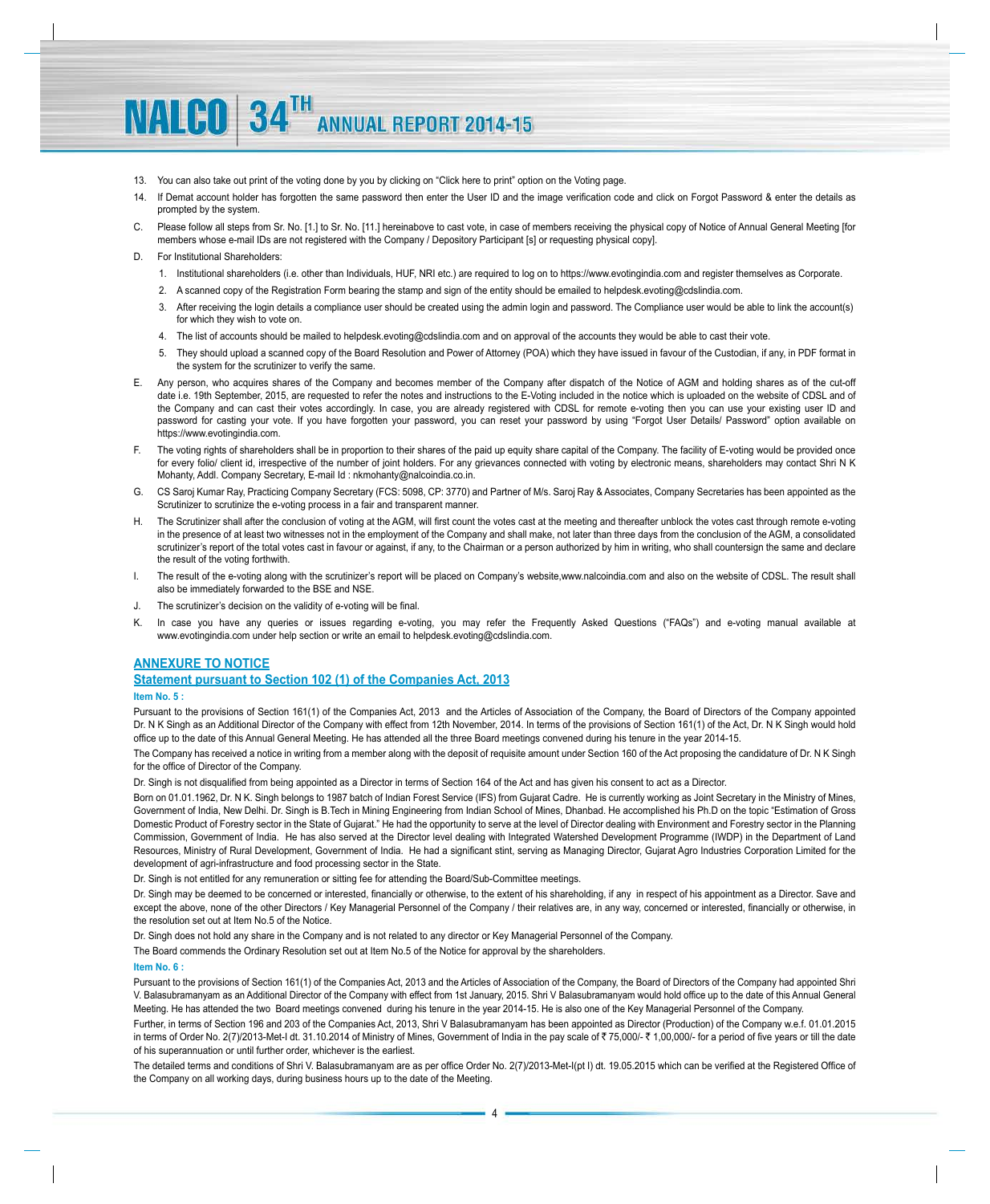The Company has received a notice in writing from a member along with the deposit of requisite amount under Section 160 of the Act proposing the candidature of Shri V Balasubramanyam for the office of Director of the Company.

**NAICO 34TH** 

Shri Balasubramanyam is not disqualified from being appointed as a Director in terms of Section 164 of the Act and has given his consent to act as a Director.

Born on 01.12.1960, Shri V Balasubramanyam completed his B Tech in chemical engineering and joined NALCO as a Graduate Engineer Trainee (GET) in 1984. During his long service association of three decades with NALCO, Shri Balasubramanyam has contributed significantly from Technology adoption to absorption in the field of aluminium technology. With his vast professional experience, which nested from project execution to plant operation at both the production complexes of NALCO, Shri Balasubramanyam held very critical and crucial positions in the organization before taking over as Director (Production).

Shri Balasubramanyam may be deemed to be concerned or interested, financially or otherwise, to the extent of his shareholding, if any in respect of his appointment as a Director. Save and except the above, none of the other Directors / Key Managerial Personnel of the Company / their relatives are, in any way, concerned or interested, financially or otherwise, in the resolution set out at Item No.6 of the Notice.

The Board commends the Ordinary Resolution set out at Item No.6 of the Notice for approval by the shareholders.

Shri Balasubramanyam is holding 5260 no. of equity shares in the Company and is not related to any director or Key Managerial Personnel of the Company.

The Board commends the Ordinary Resolution set out at Item No.6 of the Notice for approval by the shareholders.

#### **Item No. 7 :**

Pursuant to the provisions of Section 161(1) of the Companies Act, 2013 and the Articles of Association of the Company, the Board of Directors of the Company appointed Shri Tapan Kumar Chand as an Additional Director of the Company with effect from 27th July, 2015. Shri Tapan Kumar Chand would hold office up to the date of the ensuing Annual General Meeting. Since Shri Chand was not a member on the Board during 2014-15, he has not attended any Board meetings during the year. He is also one of the Key Managerial Personnel of the Company.

Further, in terms of Section 196 and 203 of the Companies Act, 2013, Shri Tapan Kumar Chand has been appointed as Chairman-cum-Managing Director of the Company w.e.f. 27.07.2015 in terms of Order F No.2(2)/2014-Met-I dt. 22.07.2015 of Ministry of Mines, Government of India in the pay scale of ₹80,000/- ₹1,25,000/- for a period of five years from date of assumption of office or till the date of his superannuation or until further orders, whichever is the earliest. Detailed terms and conditions will be determined by the Govt. of India from time to time.

The Company has received a notice in writing from a member along with the deposit of requisite amount under Section 160 of the Act proposing the candidature of Shri Tapan Kumar Chand for the office of Director of the Company.

Shri Chand is not disqualified from being appointed as a Director in terms of Section 164 of the Act and has given his consent to act as a Director.

Born on 17th November, 1959, Shri T.K. Chand was an outstanding scholar and had topped Utkal University. He had undergone training in Advanced Management Programme in International Centre for Promotion of Enterprises (ICPE), in western Europe and in Queensland University of Technology, Australia. He was adjudged as an outstanding performer in certificate course conducted by SCOPE and DPE for Directors and CMDs.

Shri Chand is one of the senior most Director in the industry having more than 30 years of rich experience in mining and metal sector. He was Director in Central Coalfields Ltd. and the Director in Rashtriya Ispat Nigam Ltd. (Visakhapatnam Steel Plant ) before joining NALCO as CMD. He brought a paradigm shift in in the areas of CSR by introducing schemes like Girl Child Promotion, Model Village Development, Operation Jyothi etc. He had introduced a number of structural and functional changes in mining and metal sector, which have immensely contributed for the improvement of productivity and profitability of the companies. He is putting all out efforts to make NALCO not only pick up upward trend but also summons energy to scale new heights in coming years.

Shri Chand may be deemed to be concerned or interested, financially or otherwise, to the extent of his shareholding, if any in respect of his appointment as a Director. Save and except the above, none of the other Directors / Key Managerial Personnel of the Company / their relatives are, in any way, concerned or interested, financially or otherwise, in the resolution set out at Item No.7 of the Notice.

Shri Chand does not hold any share in the Company and is not related to any director or Key Managerial Personnel of the Company..

The Board commends the Ordinary Resolution set out at Item No.7 of the Notice for approval by the shareholders.

#### **Item No. 8 :**

As per Section 139(5) of the Companies Act, 2013, Statutory Auditors of a Government Company are appointed or re-appointed by the Comptroller and Auditor General of India (C&AG).

As per Section 142 of the Companies Act, 2013, the remuneration of the Statutory Auditors of a Company shall be fixed in its General Meeting or in such manner as may be determined therein.

Members in the 26th Annual General Meeting (AGM) held on 21st September, 2007 had authorized the Board of Directors of the Company to fix a suitable remuneration for the Statutory Auditors of the Company from time to time as may be mutually agreed upon between the Board of Directors and Statutory Auditors of the Company, on their appointment by the C&AG.

In the meantime new Companies Act, 2013 has come into force w.e.f. 01.04.2014. Hence, as a measure of abundant precaution, the matter is being brought once again to the AGM for authorization to the Board of Directors to fix remuneration for the Statutory Auditors from time to time, on their appointment by C&AG.

None of the Directors / Key Managerial Personnel of the Company / their relatives are, in any way, concerned or interested, financially or otherwise, in the resolution set out at Item No. 8 of the Notice.

The Board commends the Ordinary Resolution set out at Item No. 8 of the Notice for approval by the shareholders.

### **Item No. 9 :**

The Board, on the recommendation of the Audit Committee, had approved the appointment of M/s. Tanmaya S Pradhan & Co., Cost Accountants as Cost Auditors and fixed a remuneration of ₹ 2,50,000/- plus service tax at applicable rates plus out of pocket expenses to conduct the audit of the cost records of the Company for the financial year 2015-16.

In accordance with the provisions of Section 148 of the Act read with the Companies (Audit and Auditors) Rules, 2014, the remuneration payable to the Cost Auditors has to be ratified by the shareholders of the Company.

Accordingly, consent of the members is sought for passing an Ordinary Resolution ratifying the decision of the Board for fixation of remuneration to the Cost Auditors for the financial year 2015-16.

None of the Directors / Key Managerial Personnel of the Company / their relatives are, in any way, concerned or interested, financially or otherwise, in the resolution set out at Item No. 9 of the Notice.

The Board commends the Ordinary Resolution set out at Item No. 9 of the Notice for approval by the shareholders.

By order of the Board

 $200$ 

**Place :** Bhubaneswar **(K. N. RAVINDRA) Date :** 24th August, 2015 **ED-COMPANY SECRETARY**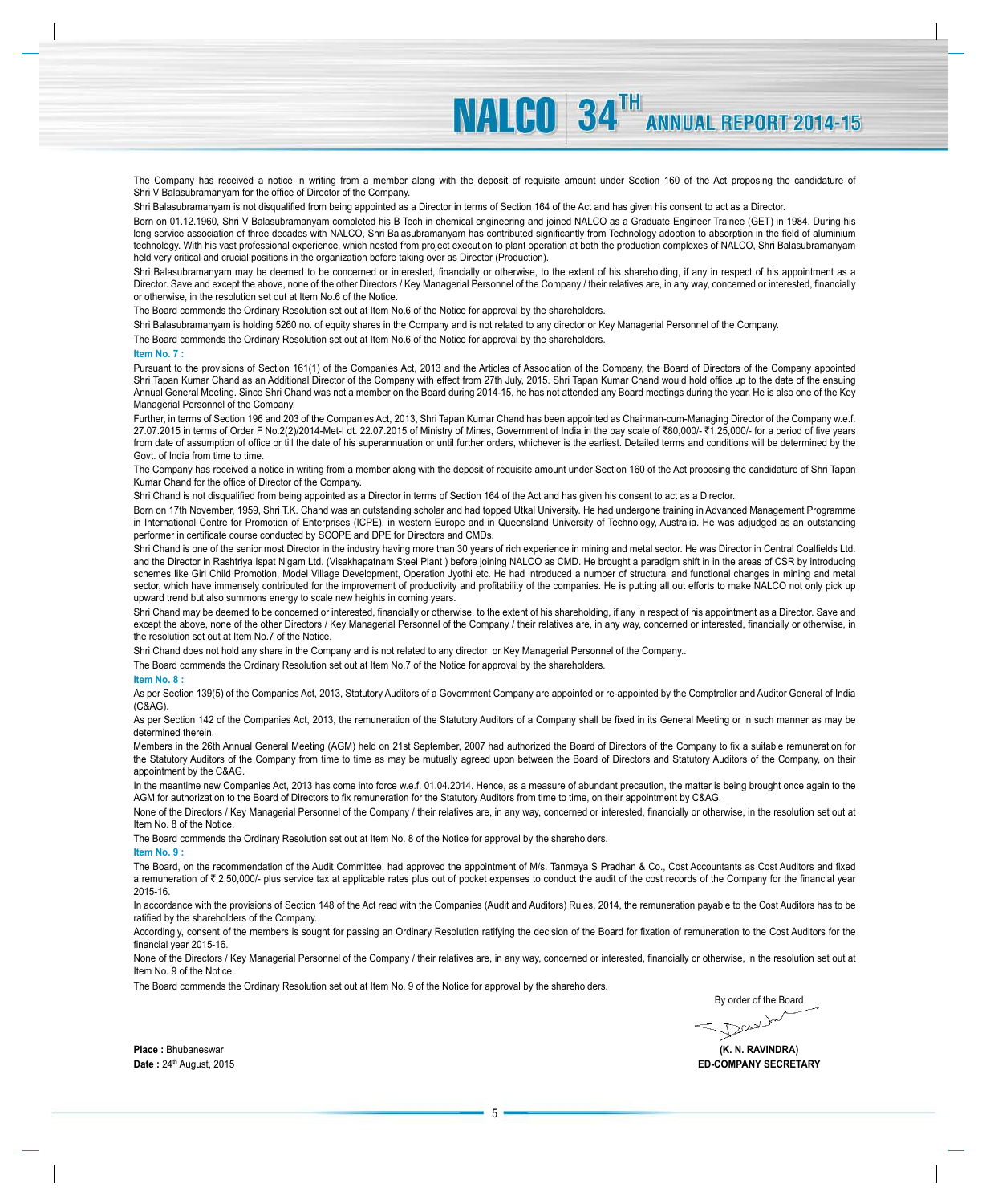**NALCO 34TH** 



**Details of Directors seeking re-appointment/ appointment in the 34th Annual General Meeting on Saturday, the 26th September, 2015 (In terms of Clause - 49 of the Listing Agreement)**

# **DETAILS OF DIRECTORS SEEKING RE-APPOINTMENT (ORDINARY BUSINESS IN THE NOTICE)**

| 1. | <b>Shri N R Mohanty</b>                           |                                                                                                                     |
|----|---------------------------------------------------|---------------------------------------------------------------------------------------------------------------------|
|    | Father's Name                                     | Late Kishori Charan Mohanty                                                                                         |
|    | Date of Birth                                     | 13.01.1957                                                                                                          |
|    | Date of Appointment                               | 01.02.2012                                                                                                          |
|    | Expertise in specific functional areas            | Mechanical Engineer having wide range of experience in aluminium industry.                                          |
|    | Qualifications                                    | B.Sc. Engg. (Hons.) Mechanical                                                                                      |
|    | List of outside Directorships held                | Nil                                                                                                                 |
|    | Member of Committees of the Board                 | Audit Committee and Stakeholders Relationship Committee                                                             |
|    | Member of Committees in other companies           | Nil                                                                                                                 |
|    | Number of Board meetings attended during the year | $\overline{9}$                                                                                                      |
|    | Shareholding                                      | 5764                                                                                                                |
| 2. | Shri S C Padhy                                    |                                                                                                                     |
|    | Father's Name                                     | Late Shri R.C. Padhy                                                                                                |
|    | Date of Birth                                     | 03.06.1956                                                                                                          |
|    | Date of Appointment                               | 20.12.2012                                                                                                          |
|    | Expertise in specific functional areas            | Wide ranging experience in the human resources management.                                                          |
|    | Qualifications                                    | Post graduate in Labour and Social Welfare from Berhampur University, Odisha.                                       |
|    | List of outside Directorships held                | Nil                                                                                                                 |
|    | Member of Committees of the Board                 | Nil                                                                                                                 |
|    | Member of Committees in other companies           | Nil                                                                                                                 |
|    | Number of Board meetings attended during the year | $\overline{8}$                                                                                                      |
|    | Shareholding                                      | 1250                                                                                                                |
|    |                                                   |                                                                                                                     |
|    |                                                   | DETAILS OF DIRECTORS SEEKING APPOINTMENT (SPECIAL BUSINESS IN THE NOTICE)                                           |
| 3. | Dr. N K Singh                                     |                                                                                                                     |
|    | Father's Name                                     | Shri Bhikunt Prasad Singh                                                                                           |
|    | Date of Birth                                     | 01.01.1962                                                                                                          |
|    | Date of Appointment                               | 12.11.2014                                                                                                          |
|    | Expertise in specific functional areas            | Indian Forest Service (IFS) officer having varied experience in administration and industries.                      |
|    | Qualifications                                    | B. Tech, M Sc., PhD                                                                                                 |
|    | List of outside Directorships held                | Mineral Exploration Corporation Ltd.                                                                                |
|    | Member of Committees of the Board                 | Audit Committee and Stakeholders Relationship Committee                                                             |
|    | Member of Committees in other companies           | Member-Audit Committee-Mineral Exploration Corporation Ltd.                                                         |
|    | Number of Board meetings attended during the year | 3                                                                                                                   |
|    | Shareholding                                      | Nil                                                                                                                 |
| 4. | Shri V. Balasubramanyam                           |                                                                                                                     |
|    | Father's Name                                     | Shri K P Venkatesan                                                                                                 |
|    | Date of Birth                                     | 01.12.1960                                                                                                          |
|    | Date of Appointment                               | 01.01.2015                                                                                                          |
|    | Expertise in specific functional areas            | Chemical engineer having wide range of experience in aluminium industry.                                            |
|    | Qualifications                                    | B Tech in chemical engineering                                                                                      |
|    | List of outside Directorships held                | Nil                                                                                                                 |
|    | Member of Committees of the Board                 | <b>Audit Committee</b>                                                                                              |
|    | Member of Committees in other companies           | Nil                                                                                                                 |
|    | Number of Board meetings attended during the year | $\overline{2}$                                                                                                      |
|    | Shareholding                                      | 5260                                                                                                                |
| 5. | Shri Tapan Kumar Chand                            |                                                                                                                     |
|    | Father's Name                                     | Shri Rajendra Kumar Chand                                                                                           |
|    | Date of Birth                                     | 17.11.1959                                                                                                          |
|    |                                                   |                                                                                                                     |
|    | Date of Appointment                               | 27.07.2015                                                                                                          |
|    | Expertise in specific functional areas            | One of the senior most Director having three decades of experience in mines and<br>mineral sector.                  |
|    | Qualifications                                    | Post Graduate Degree in History and Public Administration Bachelor's Degree in Law<br>and Deploma in Social Welfare |
|    | List of outside Directorships held                | Nil                                                                                                                 |
|    | Member of Committees of the Board                 | Nil                                                                                                                 |
|    | Member of Committees in other companies           | Nil                                                                                                                 |
|    | Number of Board meetings attended during the year | Nil                                                                                                                 |
|    | Shareholding                                      | Nil                                                                                                                 |
|    |                                                   |                                                                                                                     |

**Notes:** 1. Chairmanship/membership of the Audit Committee and the Stakeholders Relationship Committee have only been considered as per Clause 49 of the Listing Agreement.

2. Shri N R Mohanty, Director (P&T) (item No.3 of the notice) and Shri S. C. Padhy, Director (HR)(item No.4 of the notice), Key Managerial Personnel (KMP) whose reappointments are proposed are in the pay<br>Scale of ₹ 75,000 The details of remuneration drawn by all the Directors is given in the Corporate Governance Report and extract of Annual Return attached to the Directors' Report.

3. Detailed Information of the Directors / CMD proposed for appointment as special business at item nos. 5, 6, & 7 are given in the explanatory statement attached to the notice.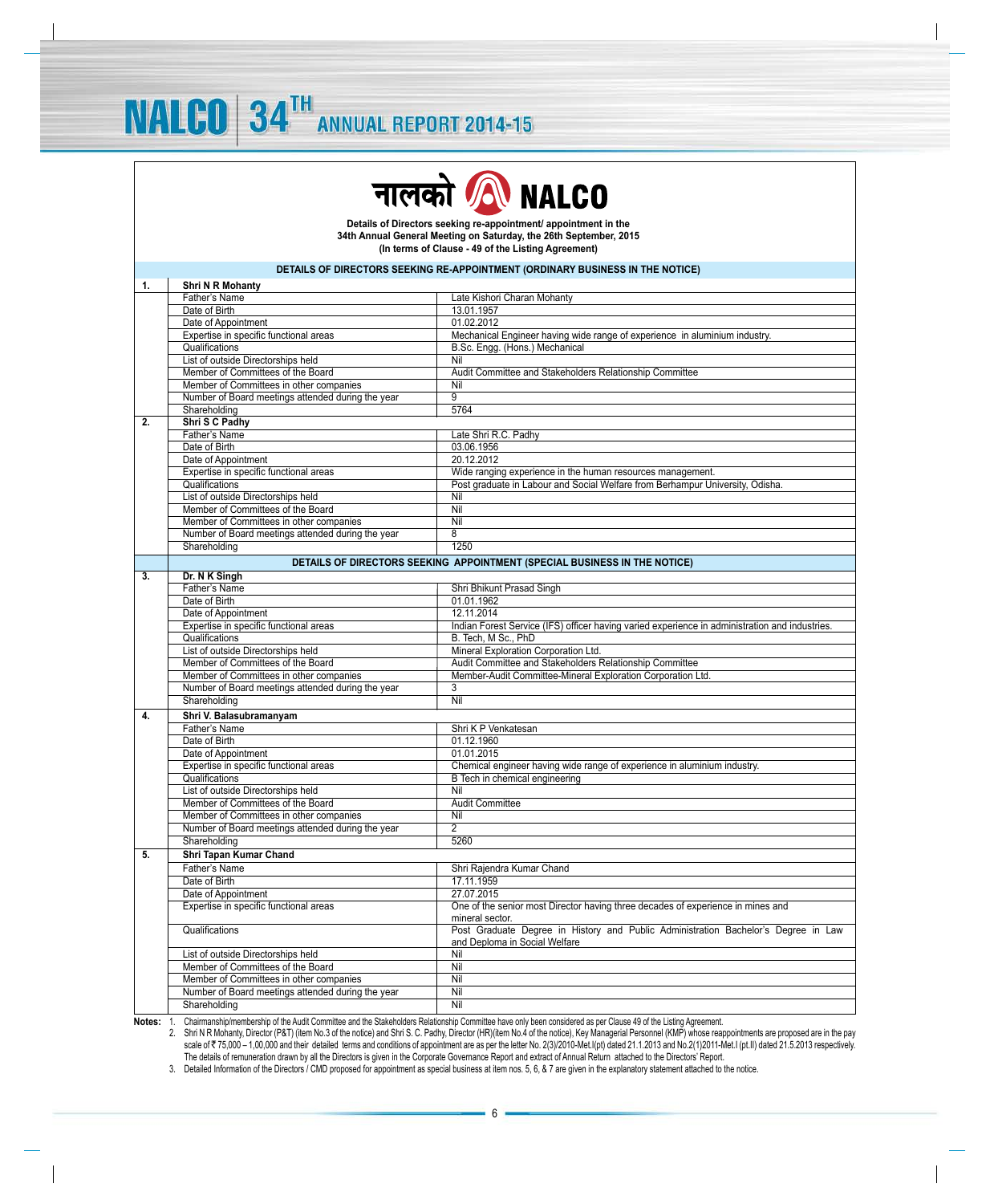

**NALCO** 34TH

**ANNUAL REPORT 2014-15** 

# **NATIONAL ALUMINIUM COMPANY LTD.**

**CIN: L27203OR1981GOI000920**

Registered Office: NALCO Bhawan, P/1, Nayapalli, Bhubaneswar - 751013 PLEASE FILL ATTENDANCE SLIP AND HAND IT OVER AT THE ENTRANCE OF THE MEETING HALL

# **ATTENDANCE SLIP**

| DP ID.                                                                                                                                                                                               | Folio No/Client Id | No of Shares |  |
|------------------------------------------------------------------------------------------------------------------------------------------------------------------------------------------------------|--------------------|--------------|--|
| <b>NAME OF THE SHAREHOLDER :</b>                                                                                                                                                                     |                    |              |  |
| NAME OF THE PROXY:                                                                                                                                                                                   |                    |              |  |
| I hereby record my/our presence at the 34th ANNUAL GENERAL MEETING of the Company held on Saturday, the 26th September, 2015 at 11.00 a.m. at NALCO Bhawan, P/1.<br>Nayapalli, Bhubaneswar - 751013. |                    |              |  |
| (Only shareholders/proxies are allowed to attend the meeting)                                                                                                                                        |                    |              |  |



# **NATIONAL ALUMINIUM COMPANY LTD. CIN: L27203OR1981GOI000920**

Registered Office: NALCO Bhawan, P/1, Nayapalli, Bhubaneswar - 751013

# **PROXY FORM**

[Pursuant to Section 105(6) of the Companies Act, 2013 and Rule 19(3) of the Companies (Management and Administration) Rules, 2014]

| Name of the Member(s): | E-mail ID:           |  |  |
|------------------------|----------------------|--|--|
| Registered address:    | Folio No./Client ID: |  |  |
|                        | DP ID:               |  |  |
|                        |                      |  |  |
|                        | . or failing him     |  |  |

2) .................................................................................of.......................................................................having email id ..................................................................... or failing him 3) .................................................................................of.......................................................................having email id ..................................................................... or failing him and whose signature(s) are appended below as my/our proxy to attend and vote (on a poll) for me/us and on my/our behalf at the 34th ANNUAL GENERAL MEETING of the

Company scheduled to be held on Saturday, the 26th September, 2015 at 11.00 a.m.at NALCO Bhawan, P/1, Nayapalli, Bhubaneswar - 751013 and at any adjournment there of in respect of such resolutions as are indicated below:

| <b>Resolution No.</b>      | <b>Subject Matter of the Resolution</b>                                                                                                                             | For | Against |
|----------------------------|---------------------------------------------------------------------------------------------------------------------------------------------------------------------|-----|---------|
| <b>ORDINARY RESOLUTION</b> |                                                                                                                                                                     |     |         |
|                            | Adoption of the audited financial statements of the Company for the financial year ended 31st March, 2015, the reports of the<br>Directors and the Auditors thereon |     |         |
| 2.                         | Declaration of dividend on equity shares                                                                                                                            |     |         |
| 3.                         | Re-appointment of Shri N R Mohanty, who retires by rotation                                                                                                         |     |         |
| 4.                         | Re-appointment of Shri S C Padhy, who retires by rotation                                                                                                           |     |         |
| <b>SPECIAL RESOLUTION</b>  |                                                                                                                                                                     |     |         |
| 5.                         | Appointment of Dr. N K Singh as Director,                                                                                                                           |     |         |
| 6.                         | Appointment of Shri V Balasubramanyam as Director (Production)                                                                                                      |     |         |
| 7.                         | Appointment of Shri Tapan Kumar Chand as CMD of the Company                                                                                                         |     |         |
| 8.                         | To fix remuneration of Statutory Auditors                                                                                                                           |     |         |
| 9.                         | To ratify the remuneration of Cost Auditors for the financial year 2015-16                                                                                          |     |         |
|                            |                                                                                                                                                                     |     |         |

Signature of first proxy holder

**Notes:**

..............................................................

| Signature of second proxy holder |  |  |  |  |
|----------------------------------|--|--|--|--|
|----------------------------------|--|--|--|--|

Signature of third proxy holder

..............................................................

Affix ₹1 Revenue Stamp

1. This form of Proxy in order to be effective should be duly completed and deposited at the Registered office of the Company, not less than 48 hours before the commencement of the meeting.

..............................................................

2. A Proxy need not be a member of the Company.

3. Appointing a Proxy does not prevent a member from attending the meeting in person if he so wishes.

Signature of share holder across Revenue Stamp

7